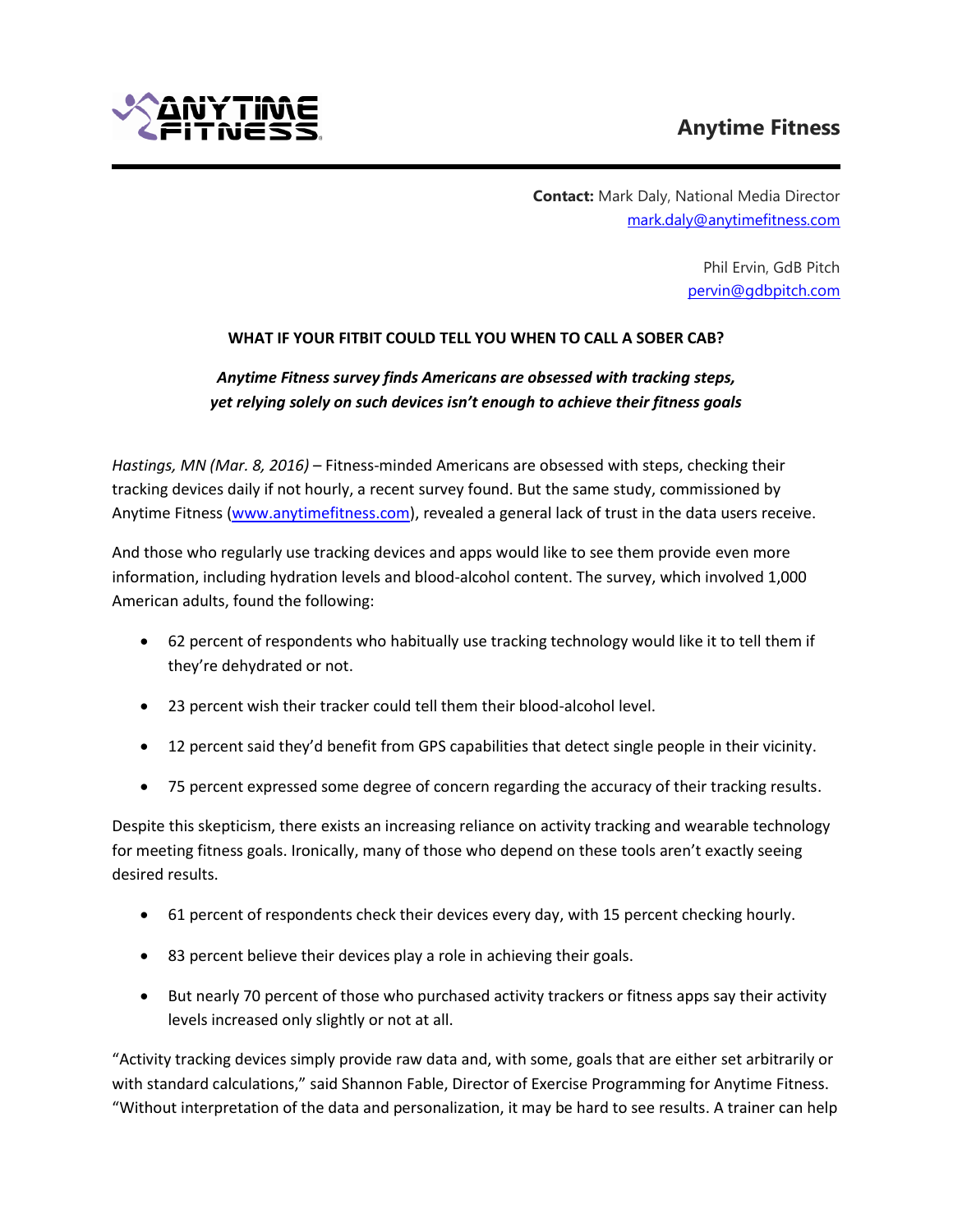use the data to set baselines, establish realistic goals and craft personalized plans that will help the measurement equal motivation."

According to the survey, individuals who attained their fitness goals believe combining the use of an activity tracker or fitness app with some basic coaching or support yields the best results. In fact, respondents who met their health and fitness objectives were nearly **five times as likely** to agree with the need to combine supportive coaching with trackers or apps compared to those who failed to meet their goals. Furthermore, nearly half (46 percent) of those who worked with a personal trainer "significantly" changed their activity levels.

## **KEYS TO BETTER RESULTS**

More than half (57 percent) of the respondents said a "lack of discipline" was one of the main barriers to reaching their fitness goals. Nearly as many (50 percent) cited a "lack of time" as another primary barrier. Conversely, respondents who described themselves as "advanced" health and fitness buffs recommend developing a routine and sticking to it – and using a customized workout plan. Meanwhile, those just getting started on their fitness journeys agreed (66 percent) that a customized workout plan, based on their personal fitness goals, is what they needed most to improve their health and fitness.

"A goal without a plan is merely a wish," Fable said. "The difference between those who achieve their fitness goals and those who fail isn't a question of character or willpower. Relatively few people make significant changes all by themselves. The majority of those who succeed get some form of help from others. It can be a personal trainer, a workout buddy or the friends you meet in a fitness class. But expecting yourself to be an instant expert on fitness without any formal training simply isn't realistic. The first step in any successful fitness plan is to ask for help."

## **FEARS ABOUT PERSONAL TRAINERS AND EXERCISE**

There remains widespread hesitancy about working with a personal trainer, however. The survey showed some reasons why and revealed which exercises they fear most.

- Nearly 20 percent said they didn't think they were in good enough shape to work out with a personal trainer.
- 46 percent said they would rather assemble furniture purchased from IKEA than work out with a personal trainer.
- 17 percent said they worried about being yelled at by a trainer.
- Pull-ups and chin-ups were the least popular exercise, with 30 percent of respondents listing this as their most feared workout activity. Jogging or running and burpees (17 percent) tied for second.

**HOW TO CHOOSE A PERSONAL TRAINER:** [http://blog.anytimefitness.com/394821-your-guide-to](http://blog.anytimefitness.com/394821-your-guide-to-picking-the-perfect-personal-trainer/)[picking-the-perfect-personal-trainer/](http://blog.anytimefitness.com/394821-your-guide-to-picking-the-perfect-personal-trainer/)